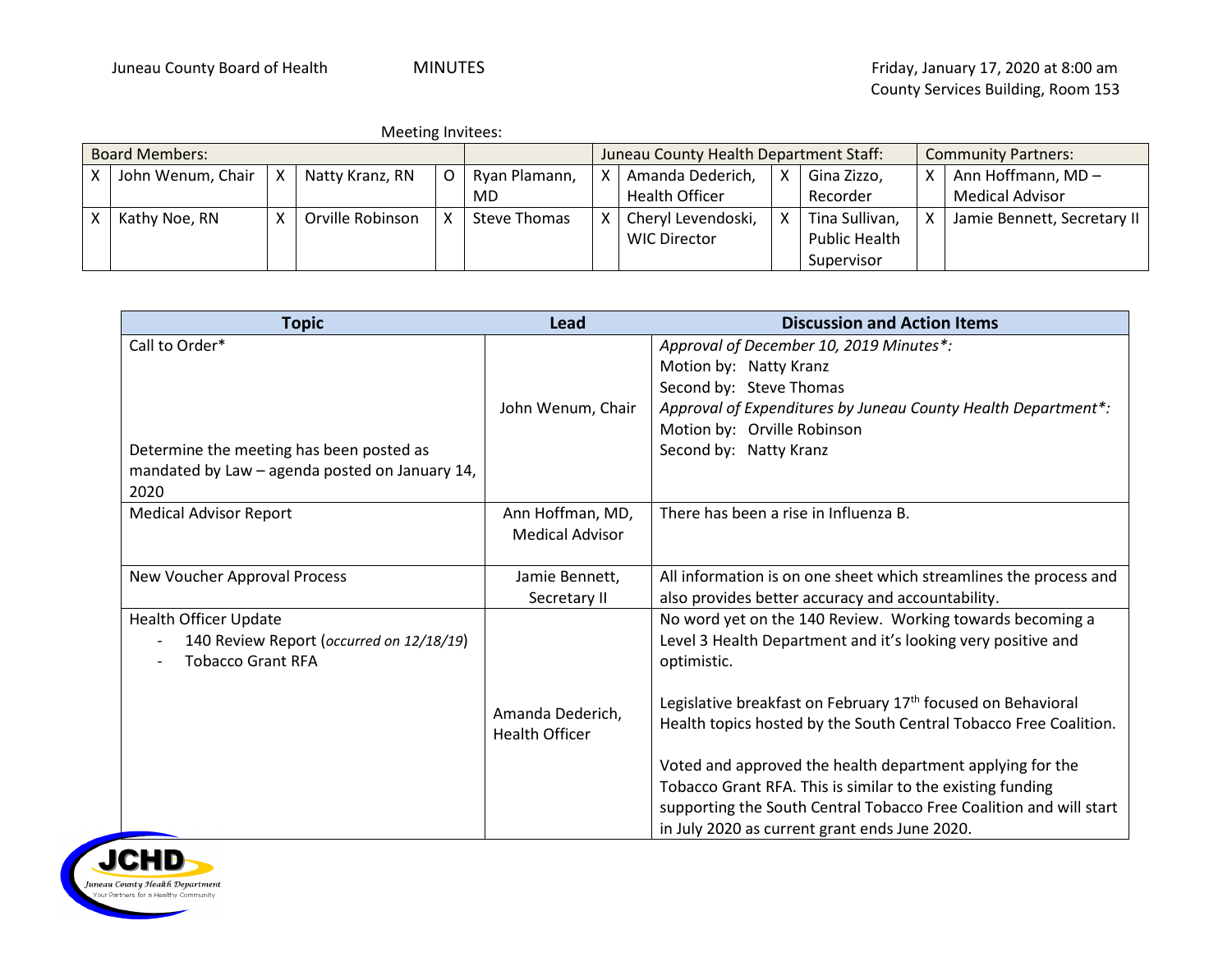|                                                                                                                                                                          |                                                   | Voted and approved the health department re-applying for the<br>Strategic Prevention Framework grant as they did last March<br>2019.                                                                                                                                                                                                                                                     |
|--------------------------------------------------------------------------------------------------------------------------------------------------------------------------|---------------------------------------------------|------------------------------------------------------------------------------------------------------------------------------------------------------------------------------------------------------------------------------------------------------------------------------------------------------------------------------------------------------------------------------------------|
| Environmental Health Update<br>Groundwater Contamination Science &<br>Solutions Panel (occurred on 1/6/20)<br><b>Central Sands Groundwater Counties</b><br>Collaborative | Amanda Dederich,<br><b>Health Officer</b>         | Panel was recorded.<br>The Speaker's Task Force on Water Quality report is a 40 page<br>document and has 13 bill proposals.                                                                                                                                                                                                                                                              |
| Public Health Program Update<br>Communicable Disease Report                                                                                                              | Tina Sullivan, Public<br><b>Health Supervisor</b> | More people are receiving the flu shot. Not seeing<br>hospitalizations for influenza.<br>Hep A vaccination is free to the jail population.                                                                                                                                                                                                                                               |
| <b>WIC Program Updates</b><br>Breastfeeding peer counselor<br>Building request - hand sanitizer<br>locations                                                             | Cheryl Levendoski,<br><b>WIC Director</b>         | BFPC is funded for the next five years; received more money<br>There is currently a position available for 6-8hrs/wk and that<br>person will be provided with a laptop and cellphone. To date we<br>have five applicants.<br>Approval of six(6) hand sanitizer wall mounted stations*:<br>Motion by: Kathy Noe<br>Second by: Natty Kranz<br>This will next go to the building committee. |
| <b>Public Comments</b>                                                                                                                                                   |                                                   |                                                                                                                                                                                                                                                                                                                                                                                          |
| Closed Session Pursuant to 1.85(1)(c) for Staff<br>Evaluations                                                                                                           | Board of Health                                   |                                                                                                                                                                                                                                                                                                                                                                                          |
| Proposed Agenda Items for February Board of<br>Health                                                                                                                    |                                                   |                                                                                                                                                                                                                                                                                                                                                                                          |
| Next Meeting: Tuesday, February 11, 2020                                                                                                                                 |                                                   |                                                                                                                                                                                                                                                                                                                                                                                          |
| Adjournment*                                                                                                                                                             | John Wenum                                        | Adjourned by Chairman Wenum                                                                                                                                                                                                                                                                                                                                                              |